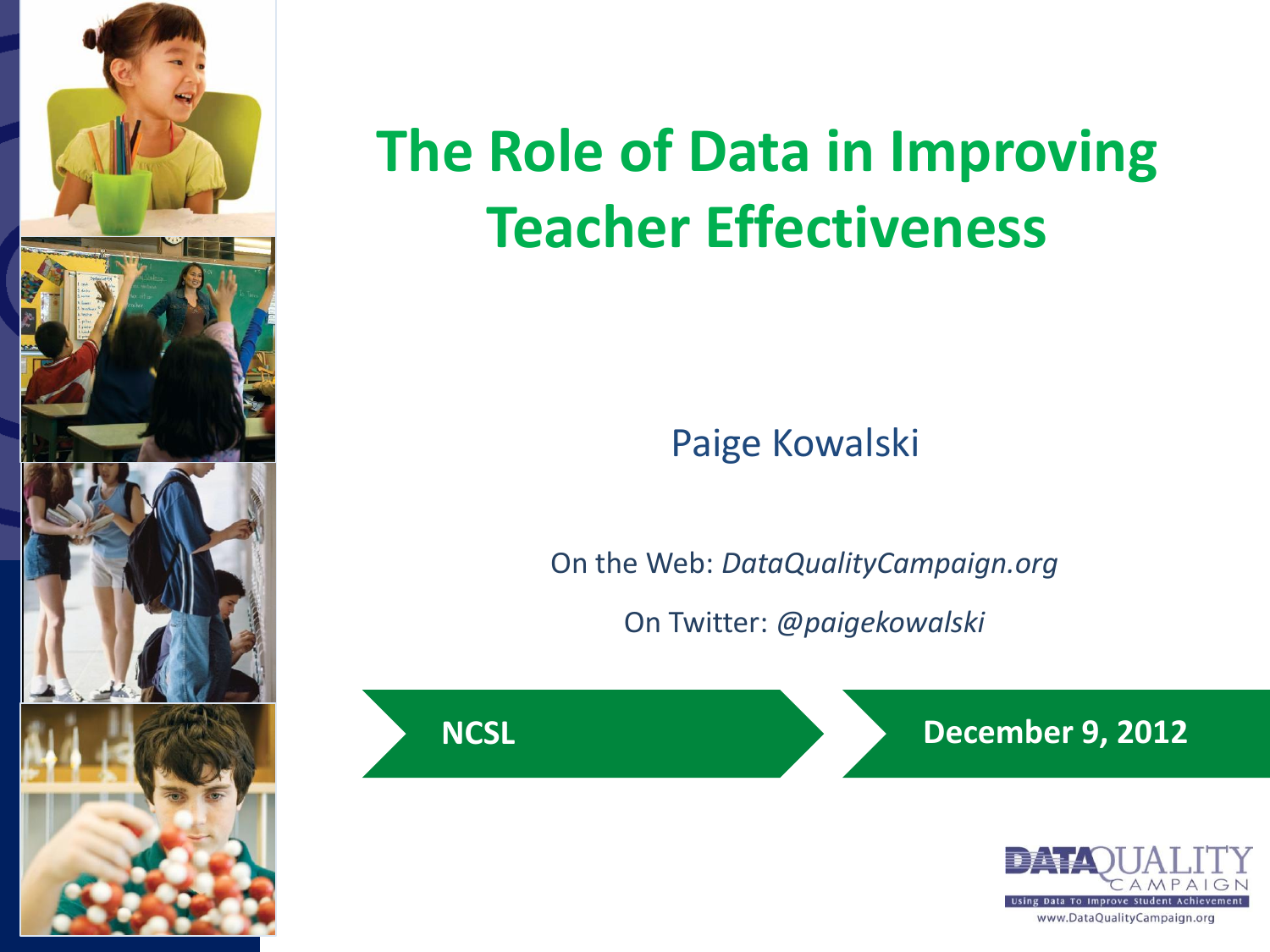### **Changing the Culture Around Data Use**

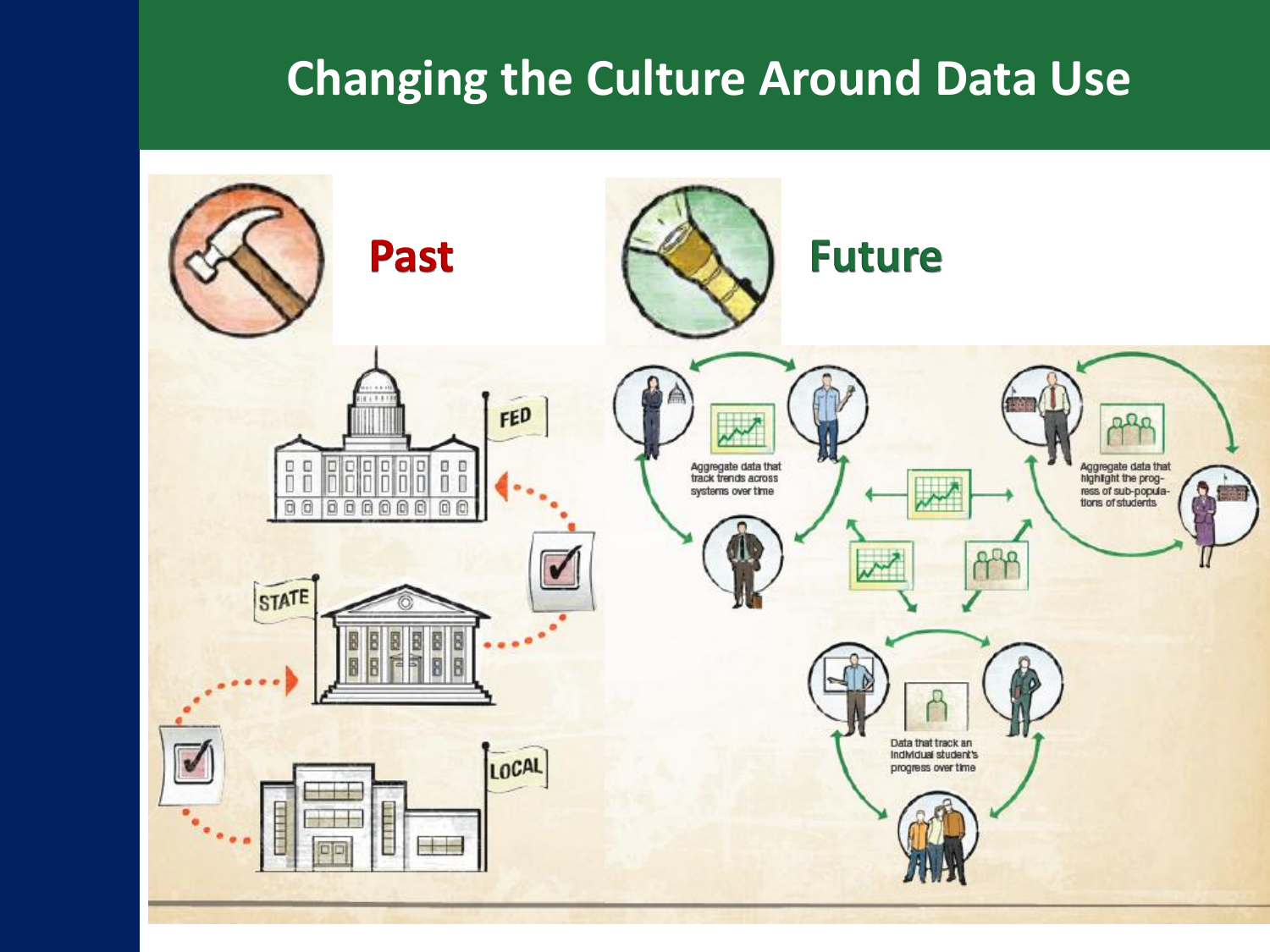### **The Intersection of Data and Teacher Effectiveness** *Policy Context*

- » State legislation requiring teacher evaluation based on student performance
- » Federal incentives including RTT, TIF grants, NCLB waivers
- » Possible HEA accountability regulations
- » Common Core implementation success hinging on teachers' ability to teach these standards
- » Overall shift from compliance management to performance management

» *States are best positioned to leverage existing investments in longitudinal data systems to meet these needs.*

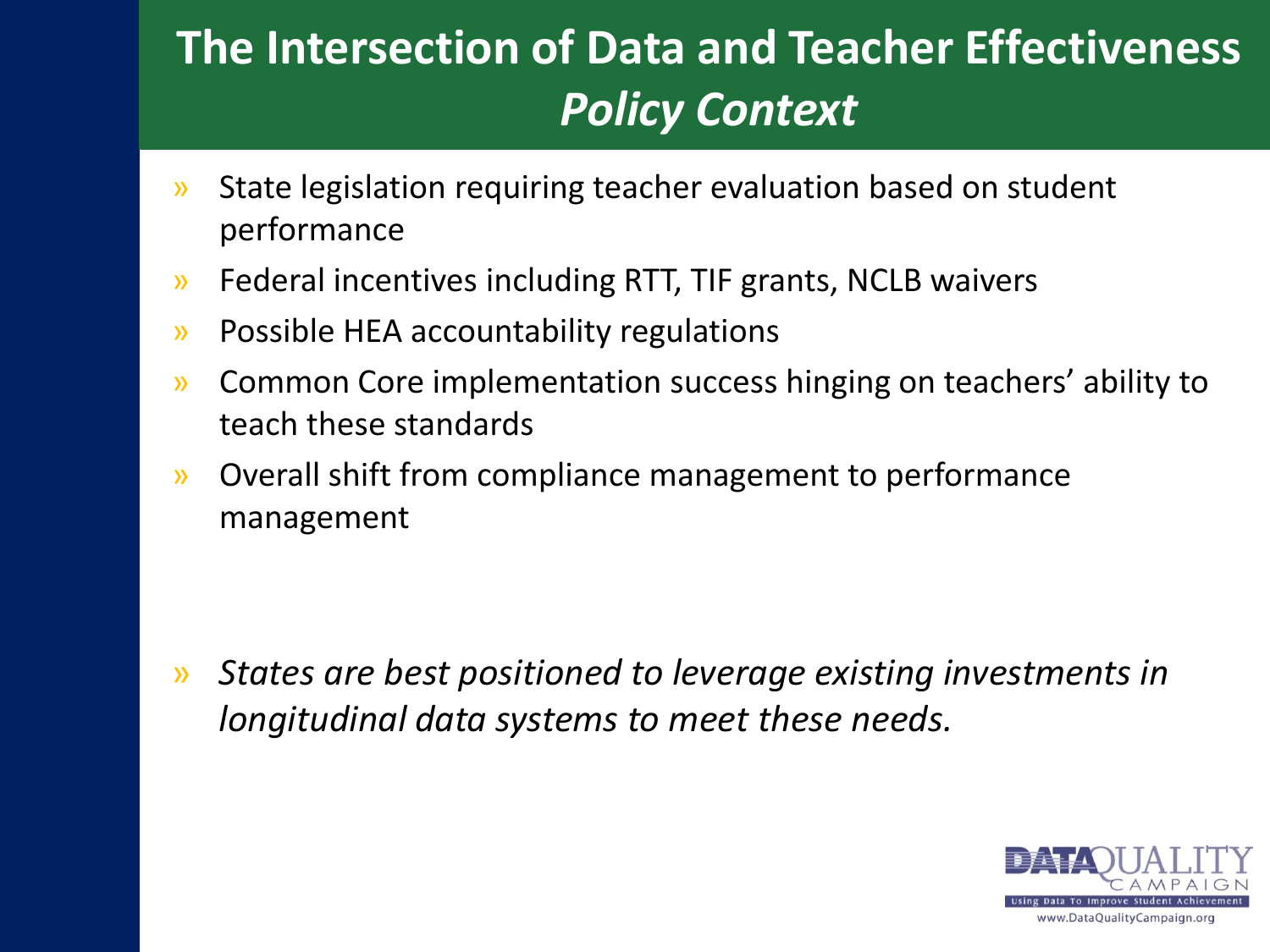### **The Teacher-Student Link is the** *Linchpin* **in Teacher Effectiveness Policies and Practices at** *ALL* **Levels**



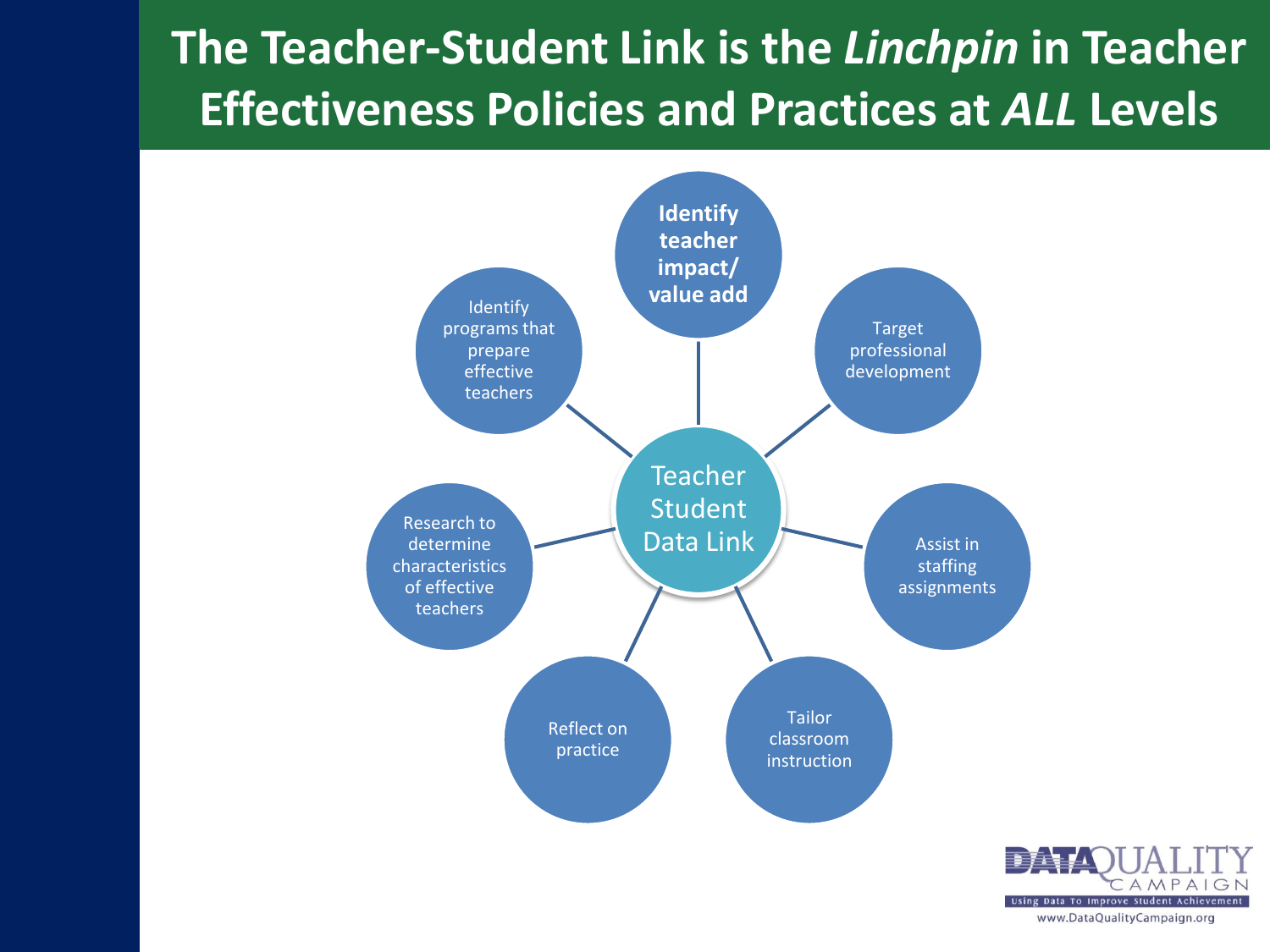### **The Challenge to Reliably Link Teachers and Students**

- » Teacher of Record is defined inconsistently across districts
- » Schedule changes are often not captured by the district or state particularly at the elementary level
- » Difficult to capture the multiple and complex relationships between teachers/students
- » *As a result…*
	- *The quality of the average state's TSDL is inadequate for high stakes decisions.*
	- *Understanding trends and making decisions at the state level is compromised because of the lack of comparability*

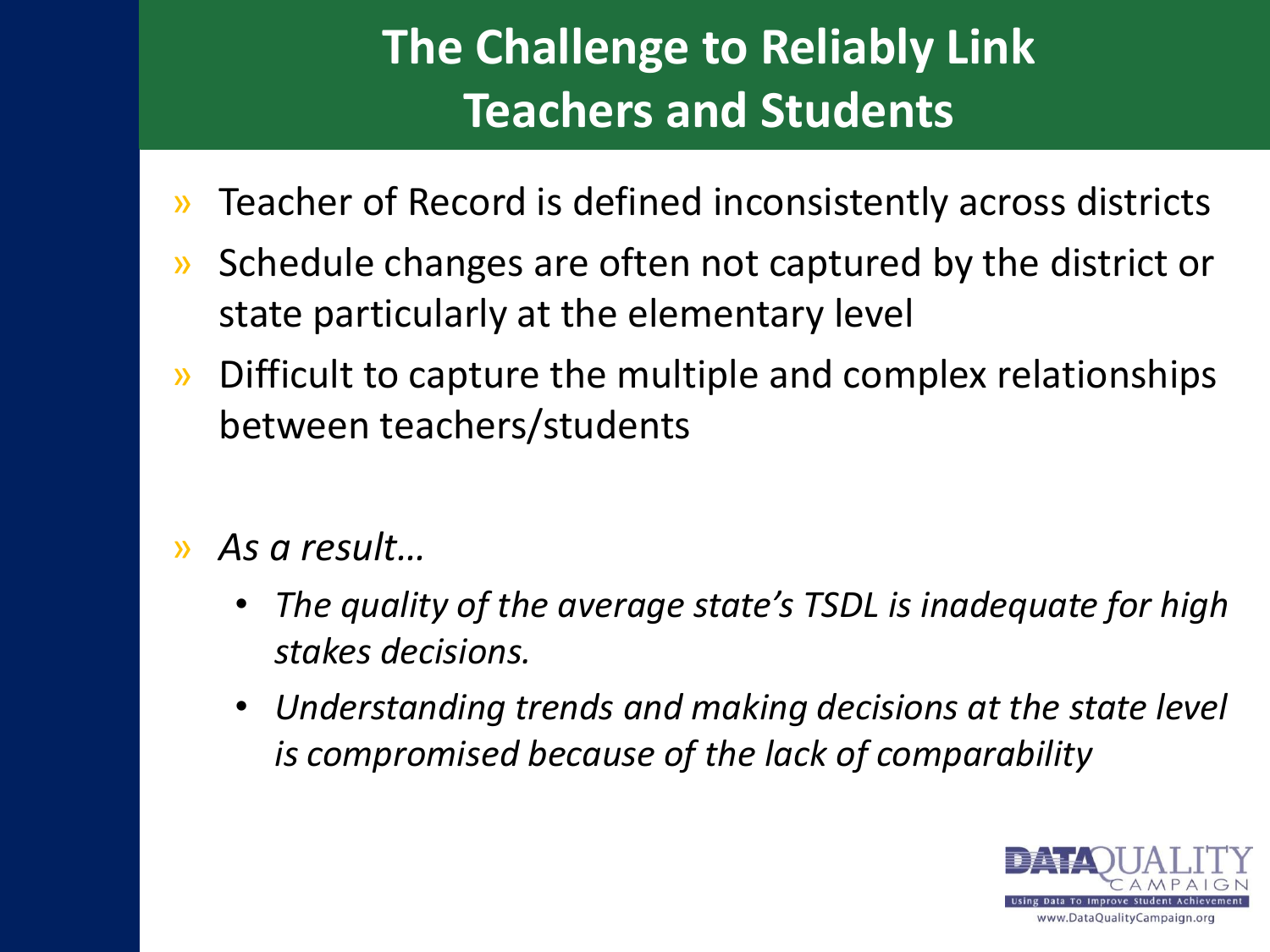### **The Power of Comparable Data:** *The Cohort Graduation Rate*

### Provisional Data File: 812010-11 Four-Year Requisitory Adjusted Conort Graduation Rates

|                                   |                     | <b>Major Recial and Ethnic Groups</b>                                  |                                           |                                                                     |                           |                                                                 |                                                       | <b>Special Populations</b>             |                                                               |                                                         | Asian Pacific Islander Detail <sup>2</sup> |                                                                                            |
|-----------------------------------|---------------------|------------------------------------------------------------------------|-------------------------------------------|---------------------------------------------------------------------|---------------------------|-----------------------------------------------------------------|-------------------------------------------------------|----------------------------------------|---------------------------------------------------------------|---------------------------------------------------------|--------------------------------------------|--------------------------------------------------------------------------------------------|
|                                   | <b>All Students</b> | American Indian /<br><b>Alaska Native or</b><br><b>Native American</b> | <b>Asian / Pacific</b><br><b>Islander</b> | <b>Black (not</b><br><b>Hispanic)</b> or<br><b>African American</b> | <b>Hispanic</b><br>Latino | Multicultural or<br><b>Multiethnic or</b><br><b>Multiracial</b> | <b>White inct</b><br><b>Hispanici or</b><br>Caucasian | Children with<br>disabilities<br>(DEA) | <b>Limited English</b><br>proficient (LEP)<br><b>Students</b> | Economically<br><b>Disadvantaged</b><br><b>Students</b> | <b>Asian</b>                               | <b>Native Hawaiian /</b><br><b>Other Pacific</b><br>Islander or Pacific<br><b>Inlander</b> |
| <b>ALABAMA</b>                    | 72%                 | 80%                                                                    | 77%                                       | 63%                                                                 | 66%                       |                                                                 | 78%                                                   | 30%                                    | 36%                                                           | 62%                                                     |                                            |                                                                                            |
| <b>ALASKA</b>                     | 68%                 | 51%                                                                    | 74%                                       | 63%                                                                 | 62%                       | 65%                                                             | 75%                                                   | 40%                                    | 41%                                                           | 58%                                                     | 79%                                        | 59%                                                                                        |
| <b>ARIZONA</b>                    | 78%                 | 629                                                                    | 87%                                       | 74%                                                                 | 72%                       |                                                                 | 出笔                                                    | 67%                                    | 25%                                                           | 73%                                                     |                                            |                                                                                            |
| <b>ARKANSAS</b>                   | 84%                 | 85%                                                                    | 75%                                       | 73%                                                                 | 77%                       | 62%                                                             | 84%                                                   | 75%                                    | 78%                                                           | 75%                                                     | 80%                                        | 51%                                                                                        |
| <b>BUREAU OF INDIAN EDUCATION</b> | 61%                 | 61%                                                                    |                                           |                                                                     |                           |                                                                 |                                                       | 56%                                    | 51%                                                           | 61%                                                     |                                            |                                                                                            |
| CALIFORNIA                        | 78%                 | 68%                                                                    | 89%                                       | 63%                                                                 | 70%                       | 65%                                                             | 85 Y.                                                 | 59%                                    | 60%                                                           | 70%                                                     | 90%                                        | 74%                                                                                        |
| <b>COLORADO</b>                   | 74%                 | 52%                                                                    | <b>BIS</b>                                | 65%                                                                 | 60%                       |                                                                 | 81%                                                   | 53%                                    | 53%                                                           | 62%                                                     | 84%                                        |                                                                                            |
| CONNECTICUT                       | 83%                 | 72%                                                                    | 92%                                       | 71%                                                                 | 64%                       |                                                                 | 89%                                                   | 61%                                    | 59%                                                           | 62%                                                     |                                            |                                                                                            |
| DELAWARE                          | 78%                 | 78%                                                                    | <b>POWER</b>                              | 73%                                                                 | 71%                       | 93%                                                             | 82%                                                   | 58%                                    | 65%                                                           | 71%                                                     |                                            | ŧ                                                                                          |
| <b>DISTRICT OF COLUMBIA</b>       | 59%                 |                                                                        |                                           |                                                                     |                           |                                                                 |                                                       |                                        | 53%                                                           | 58%                                                     |                                            | ÷                                                                                          |
| <b>FLORIDA</b>                    | 719                 |                                                                        |                                           |                                                                     |                           |                                                                 |                                                       | 즗                                      | 53%                                                           | 60%                                                     | 56%                                        |                                                                                            |
| GEORGIA                           | 679                 |                                                                        |                                           |                                                                     |                           |                                                                 |                                                       | 露                                      | 32%                                                           | 59%                                                     |                                            |                                                                                            |
| <b>HAWAI</b>                      | 80%                 |                                                                        |                                           |                                                                     |                           |                                                                 |                                                       | 云                                      | 60%                                                           | 75%                                                     |                                            |                                                                                            |
| DAHO                              |                     |                                                                        |                                           |                                                                     |                           |                                                                 |                                                       |                                        |                                                               |                                                         |                                            |                                                                                            |
| <b>LLINOIS</b>                    | 84%                 |                                                                        |                                           |                                                                     |                           |                                                                 |                                                       | 霵                                      | 68%                                                           | 75%                                                     | 92%                                        | 98%                                                                                        |
| <b>NDIANA</b>                     | 86%                 |                                                                        |                                           |                                                                     |                           |                                                                 |                                                       |                                        | 73%                                                           | 79%                                                     | 89%                                        | 80%                                                                                        |
| <b>IOWA</b>                       | 88%                 |                                                                        |                                           |                                                                     |                           |                                                                 | All Students                                          | 龗                                      | 70%                                                           | 78%                                                     | 89%                                        | 82%                                                                                        |
| <b>KANSAS</b>                     | 83%                 |                                                                        |                                           |                                                                     |                           |                                                                 |                                                       | 成                                      | 70%                                                           | 73%                                                     | 88%                                        | 79%                                                                                        |
| <b>KENTUCKY</b>                   |                     |                                                                        |                                           |                                                                     |                           |                                                                 |                                                       |                                        |                                                               |                                                         |                                            |                                                                                            |
| LOUISIANA                         | 71%                 |                                                                        |                                           |                                                                     |                           |                                                                 |                                                       | n.                                     | 43%                                                           | 64%                                                     |                                            | 200%                                                                                       |
| <b>MAINE</b>                      | 84%                 |                                                                        |                                           |                                                                     |                           |                                                                 |                                                       |                                        | 78%                                                           | 73%                                                     |                                            |                                                                                            |
| <b>MARYLAND</b>                   | 83%                 |                                                                        | ALABAMA                                   |                                                                     |                           |                                                                 |                                                       | Ā<br>7. S                              | 54%                                                           | 74%                                                     | 93%                                        | 88%                                                                                        |
| <b>MASSACHUSETTS</b>              | 83%                 |                                                                        |                                           |                                                                     |                           |                                                                 |                                                       | 冦                                      | 56%                                                           | 70%                                                     | 88%                                        | 81%                                                                                        |
| <b>MICHIGAN</b>                   | 74%                 |                                                                        | ALASKA                                    |                                                                     |                           |                                                                 |                                                       | Barat I<br>云                           | 62%                                                           | 63%                                                     | 87%                                        | 52%                                                                                        |
| <b>MINNESOTA</b>                  | 77%                 |                                                                        |                                           |                                                                     |                           |                                                                 |                                                       | 露                                      | 52%                                                           | 58%                                                     |                                            |                                                                                            |
| <b>MISSISSIPPI</b>                | 75%                 |                                                                        | ARTONA                                    |                                                                     |                           |                                                                 |                                                       | 露<br>74 G.                             | 67%                                                           | 69%                                                     | 89%                                        |                                                                                            |
| <b>MISSOURI</b>                   | 84%                 |                                                                        |                                           |                                                                     |                           |                                                                 |                                                       | m.                                     | 62%                                                           | 74%                                                     | 87%                                        | 81%                                                                                        |
| <b>MONTANA</b>                    | 82%                 |                                                                        | APOLISAS                                  |                                                                     |                           |                                                                 |                                                       | z.<br>819                              | 57%                                                           | 71%                                                     | 90%                                        | 50%                                                                                        |
| NEBRASKA                          | 86%                 |                                                                        |                                           |                                                                     |                           |                                                                 |                                                       | m.                                     | 52%                                                           | 78%                                                     | 83%                                        |                                                                                            |
| <b>NEVADA</b>                     | 62%                 |                                                                        |                                           | <b>BUREAU OF INDIAN EDUCATION</b>                                   |                           |                                                                 |                                                       | m.                                     | 29%                                                           | 53%                                                     |                                            | 73%<br>80%                                                                                 |
| <b>NEW HAMPSHIRE</b>              | 86%                 |                                                                        |                                           |                                                                     |                           |                                                                 |                                                       | 619                                    | 73%                                                           | 72%                                                     |                                            | ±                                                                                          |
| <b>NEW JERSEY</b>                 | 83%                 |                                                                        |                                           |                                                                     |                           |                                                                 |                                                       | 쯢                                      | 68%                                                           | 71%                                                     | 93%                                        | <b>BOW</b>                                                                                 |
| <b>NEW MEXICO</b>                 | 63%                 |                                                                        | CALIFORNIA                                |                                                                     |                           |                                                                 |                                                       | 753<br>×.                              | 58%                                                           | 58%                                                     |                                            |                                                                                            |
| <b>NEW YORK</b>                   | 77%                 |                                                                        |                                           |                                                                     |                           |                                                                 |                                                       |                                        | 46%                                                           | 69%                                                     |                                            |                                                                                            |
| NORTH CAROLINA                    | 78%                 |                                                                        | COLOREDO                                  |                                                                     |                           |                                                                 |                                                       | 749                                    | 48%                                                           | 71%                                                     |                                            |                                                                                            |
| <b>NORTH DAKOTA</b>               | 86%                 |                                                                        |                                           |                                                                     |                           |                                                                 |                                                       |                                        | 61%                                                           | 76%                                                     | 58%                                        |                                                                                            |
| <b>OHIO</b>                       | 80%                 |                                                                        | COMMUNICATION                             |                                                                     |                           |                                                                 |                                                       | 装置的<br>k bije                          | 53%                                                           | 65%                                                     |                                            |                                                                                            |
|                                   |                     |                                                                        |                                           |                                                                     |                           |                                                                 |                                                       |                                        |                                                               |                                                         |                                            |                                                                                            |
| OKLAHOMA<br>OREGON                |                     |                                                                        |                                           |                                                                     |                           |                                                                 |                                                       |                                        |                                                               |                                                         |                                            |                                                                                            |
|                                   | 68%                 | 52%                                                                    | 78%                                       | 54%                                                                 | 58%                       | 73%                                                             | 70%                                                   | 42%                                    | 52%                                                           | 61%                                                     | 79%                                        | 69%                                                                                        |
| <b>PENNSYLVANIA</b>               | 83%                 | 77%                                                                    | 55%                                       | 65%                                                                 | 65%                       | 75%                                                             | <b>BB%</b>                                            | 71%                                    | 63%                                                           | 71%                                                     |                                            |                                                                                            |
| <b>PUERTO RICO</b>                |                     |                                                                        |                                           |                                                                     |                           |                                                                 |                                                       |                                        |                                                               |                                                         |                                            |                                                                                            |
| RHODE ISLAND                      | 77%                 | 66%                                                                    | 75%                                       | 67%                                                                 | 67%                       | 77%                                                             | 82%                                                   | 50%                                    | 68%                                                           | 66%                                                     | 75%                                        | 76%                                                                                        |
| <b>SOUTH CAROLINA</b>             | 74%                 | 67%                                                                    | <b>BIS</b>                                | 70%                                                                 | 69%                       |                                                                 | 77%                                                   | 39%                                    | 62%                                                           | 67%                                                     |                                            |                                                                                            |
| <b>SOUTH DAKOTA</b>               | 83%                 | 49%                                                                    | 45%                                       | 73%                                                                 | 73%                       | 87%                                                             | 88%                                                   | 84%                                    | 82%                                                           | 88%                                                     | 84%                                        | 63%                                                                                        |
| <b>TENNESSEE</b>                  | 86%                 | 89%                                                                    | <b>STS</b>                                | 78%                                                                 | 79%                       |                                                                 | 89%                                                   | 67%                                    | 71%                                                           | 80%                                                     | 91%                                        | 91%                                                                                        |
| <b>TEXAS</b>                      | 86%                 | 87%                                                                    | 95%                                       | 81%                                                                 | 82%                       | 92%                                                             | 92%                                                   | TT <sup>o</sup>                        | 58%                                                           | 84%                                                     | 25%                                        | 88%                                                                                        |
| <b>UTAH</b>                       | 76%                 | 57%                                                                    | 72%                                       | 61%                                                                 | 57%                       |                                                                 | 80%                                                   | 59%                                    | 45%                                                           | 65%                                                     | 72%                                        | 69%                                                                                        |
| VERMONT                           | 879                 |                                                                        |                                           |                                                                     |                           |                                                                 |                                                       | <b>Bank</b>                            | 829                                                           | 779                                                     |                                            |                                                                                            |
| VIRGINIA                          | 82%                 |                                                                        |                                           | 73%                                                                 | 71%                       |                                                                 | 88%                                                   | 47%                                    | 55%                                                           | 70%                                                     |                                            |                                                                                            |
| <b><i>WASHINGTON</i></b>          | 76%                 | 57%                                                                    | 81%                                       | 65%                                                                 | 63%                       | 73%                                                             | 79%                                                   | 50%                                    | 51%                                                           | 66%                                                     |                                            | ÷                                                                                          |
| <b>WEST VIRGINIA</b>              | 78%                 |                                                                        | 91%                                       | 72%                                                                 | 71%                       |                                                                 | 77%                                                   | 57%                                    | 79%                                                           | 68%                                                     |                                            |                                                                                            |
| <b>WISCONSIN</b>                  | 87%                 | 75%                                                                    | 89%                                       | 64%                                                                 | 72%                       |                                                                 | 91%                                                   | 67%                                    | 66%                                                           | 74%                                                     |                                            |                                                                                            |
| <b>WYOMING</b>                    | 80%                 | 51%                                                                    | 87%                                       | 58%                                                                 | 74%                       | 77%                                                             | 82%                                                   | 57%                                    | 62%                                                           | 66%                                                     | 91%                                        | 73%                                                                                        |



www.DataQualityCampaign.org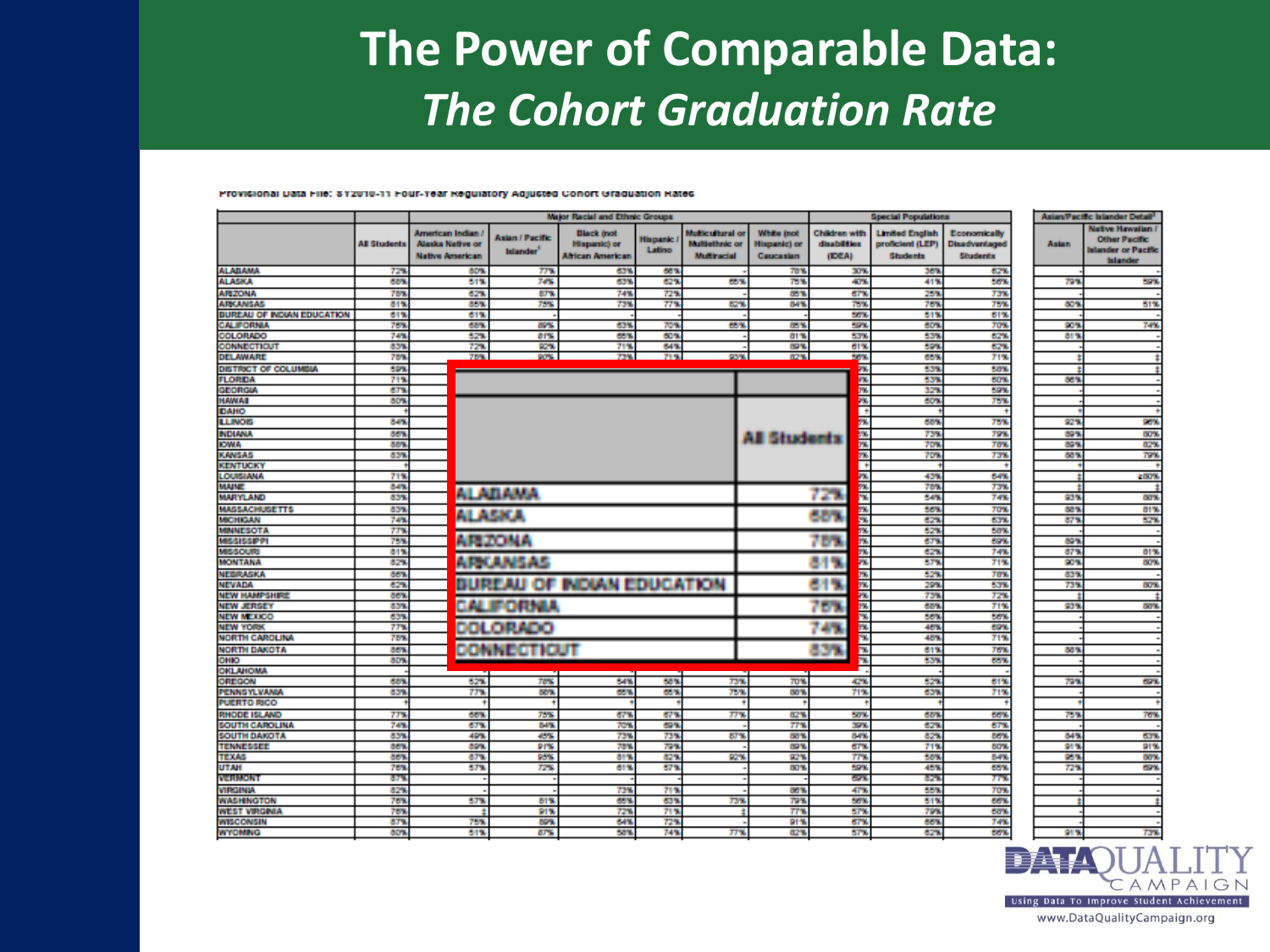## How Teacher of Record Impacts Teacher Effectiveness Policies



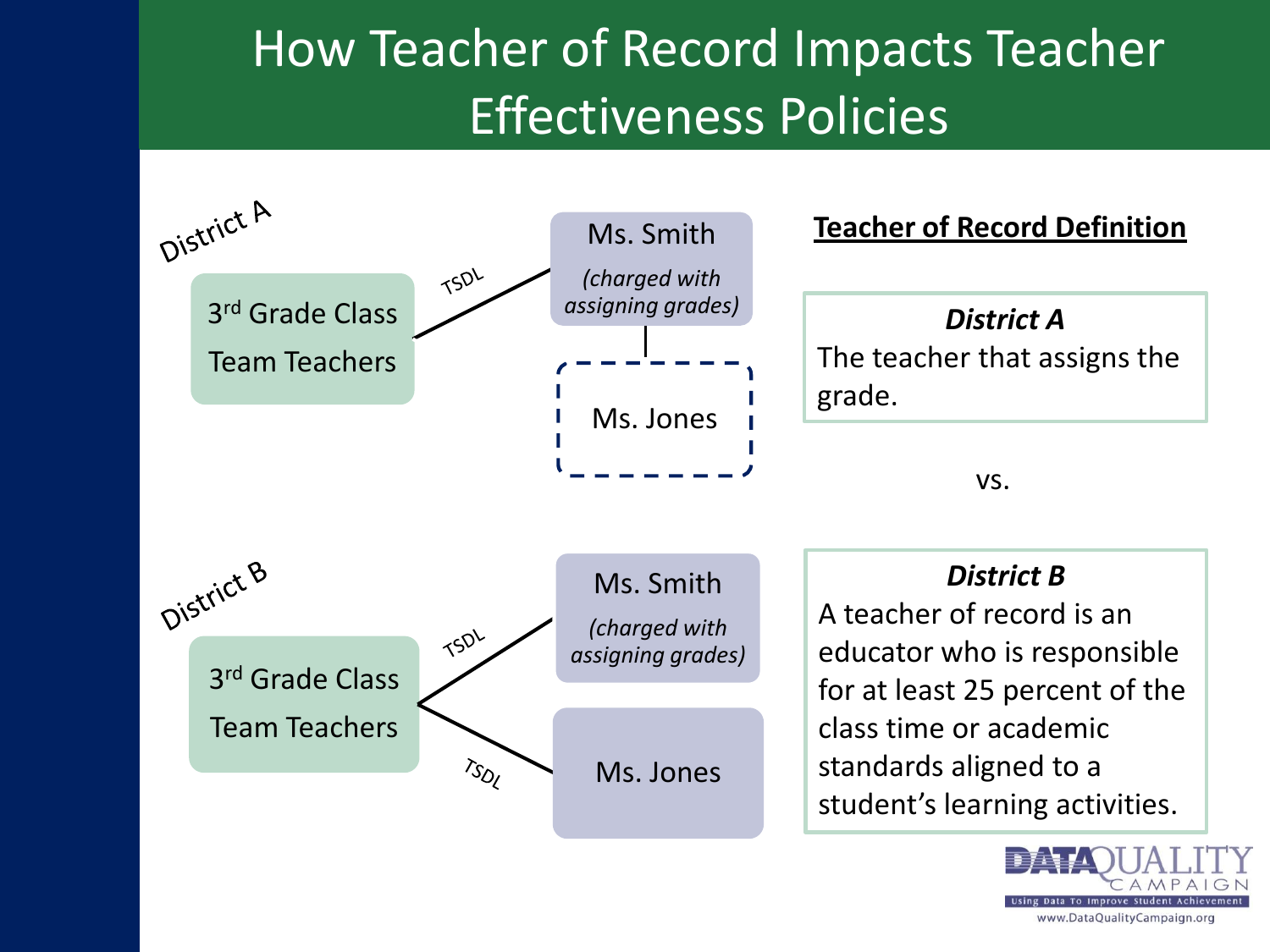### **The Power of Comparable Data:** *Teacher Effectiveness*

- » With a high quality TSDL and common core assessment data states can….
	- Understand who is teaching CCSS the best
	- Target PD resources appropriately
	- Provide CCSS assessment data back to the appropriate educators
	- Evaluate and inform teacher preparation pathways
	- Understand the distribution of effective teachers across the state

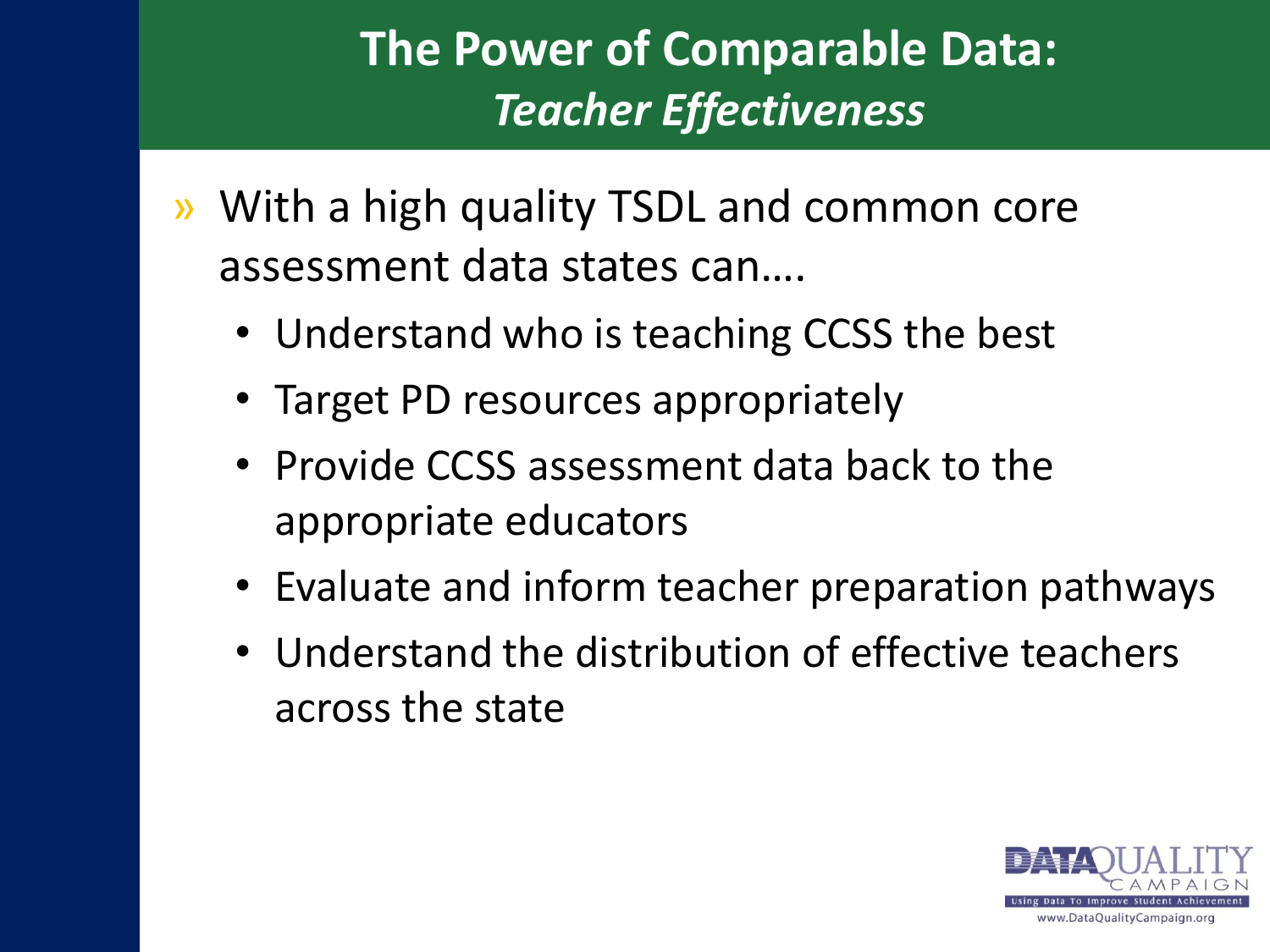### **Now That We Have Great Data…..What's Next?**

### » *Access!*

- Do teachers have access to their own effectiveness data?
- Is this data being shared with teacher preparation programs?
- How is this information being shared with the public?
- » *Use!*
	- What are you doing to ensure educators have the necessary data literacy skills?
	- What are you doing to ensure the public understands how to use teacher effectiveness data?
	- Have you established a research agenda to better understand your state's educator workforce?